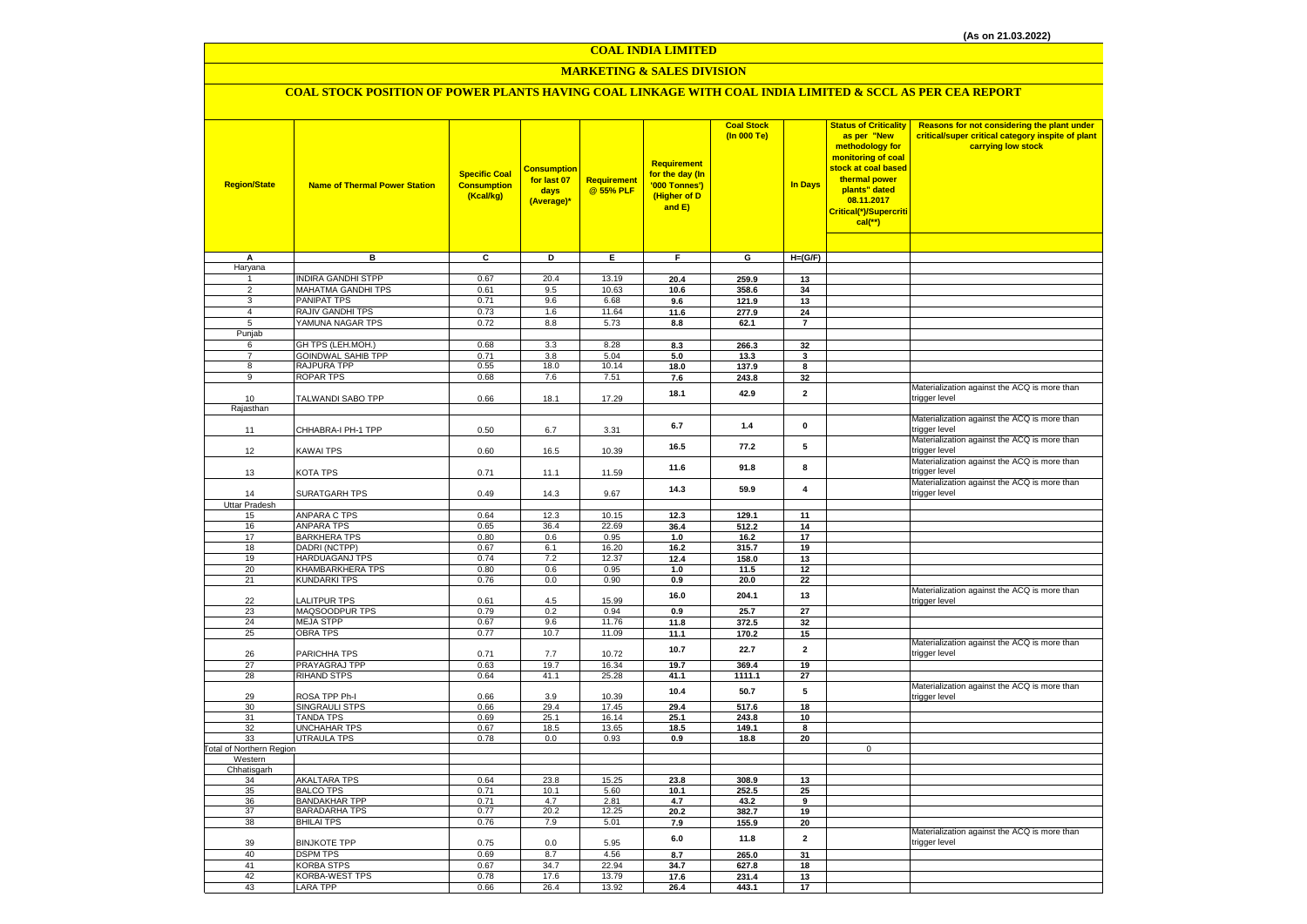### **COAL INDIA LIMITED**

## **MARKETING & SALES DIVISION**

# **COAL STOCK POSITION OF POWER PLANTS HAVING COAL LINKAGE WITH COAL INDIA LIMITED & SCCL AS PER CEA REPORT**

| <b>Region/State</b>                        | <b>Name of Thermal Power Station</b>         | <b>Specific Coal</b><br><b>Consumption</b><br>(Kcal/kg) | <u>Consumption</u><br>for last 07<br>days<br>(Average)* | Requirement<br>@ 55% PLF | Requirement<br>for the day (In<br>'000 Tonnes')<br>(Higher of D<br>and E) | <b>Coal Stock</b><br>(In 000 Te) | <b>In Days</b>          | <b>Status of Criticality</b><br>as per "New<br>methodology for<br>monitoring of coal<br>stock at coal based<br>thermal power<br>plants" dated<br>08.11.2017<br>Critical(*)/Supercriti<br>$cal$ (**) | Reasons for not considering the plant under<br>critical/super critical category inspite of plant<br>carrying low stock |
|--------------------------------------------|----------------------------------------------|---------------------------------------------------------|---------------------------------------------------------|--------------------------|---------------------------------------------------------------------------|----------------------------------|-------------------------|-----------------------------------------------------------------------------------------------------------------------------------------------------------------------------------------------------|------------------------------------------------------------------------------------------------------------------------|
| Α                                          | в                                            | c                                                       | Þ                                                       | Е                        | $\overline{F}$                                                            | G                                | $H=(G/F)$               |                                                                                                                                                                                                     |                                                                                                                        |
| 44                                         | NAWAPARA TPP                                 | 0.79                                                    | 3.6                                                     | 6.28                     | 6.3                                                                       | 2.1                              | 0                       |                                                                                                                                                                                                     | Materialization against the ACQ is more than<br>trigger level                                                          |
| 45                                         | PATHADI TPP                                  | 0.65                                                    | 8.7                                                     | 5.18                     | 8.7                                                                       | 99.1                             | 11                      |                                                                                                                                                                                                     |                                                                                                                        |
| 46                                         | <b>SIPAT STPS</b>                            | 0.68                                                    | 38.2                                                    | 26.62                    | 38.2                                                                      | 631.7                            | 17                      |                                                                                                                                                                                                     |                                                                                                                        |
| 47                                         | <b>TAMNAR TPP</b>                            | 0.84                                                    | 41.0                                                    | 26.52                    | 41.0                                                                      | 102.8                            | 3                       |                                                                                                                                                                                                     | Materialization against the ACQ is more than<br>trigger level                                                          |
| 48<br>Gujarat                              | UCHPINDA TPP                                 | 0.75                                                    | 23.6                                                    | 14.22                    | 23.6                                                                      | 99.0                             | 4                       |                                                                                                                                                                                                     | Materialization against the ACQ is more than<br>trigger level                                                          |
|                                            |                                              |                                                         |                                                         |                          |                                                                           |                                  |                         |                                                                                                                                                                                                     | Materialization against the ACQ is more than                                                                           |
| 49<br>50                                   | GANDHI NAGAR TPS<br>SABARMATI (D-F STATIONS) | 0.69<br>0.57                                            | 8.5<br>4.7                                              | 5.71<br>2.74             | 8.5<br>4.7                                                                | 81.9                             | 10                      |                                                                                                                                                                                                     | trigger level                                                                                                          |
|                                            |                                              |                                                         |                                                         |                          |                                                                           | 15.9                             | 3                       |                                                                                                                                                                                                     | Materialization against the ACQ is more than                                                                           |
| 51                                         | UKAI TPS                                     | 0.67                                                    | 12.7                                                    | 9.85                     | 12.7                                                                      | 69.6                             | 6                       |                                                                                                                                                                                                     | trigger level<br>Materialization against the ACQ is more than                                                          |
| 52                                         | <b>WANAKBORI TPS</b>                         | 0.67                                                    | 23.2                                                    | 20.22                    | 23.2                                                                      | 43.4                             | $\overline{2}$          |                                                                                                                                                                                                     | trigger level                                                                                                          |
| Madhya Pradesh                             |                                              |                                                         |                                                         |                          |                                                                           |                                  |                         |                                                                                                                                                                                                     |                                                                                                                        |
| 53<br>54                                   | AMARKANTAK EXT TPS<br><b>ANUPPUR TPP</b>     | 0.65<br>0.65                                            | 1.6<br>20.1                                             | 1.80<br>10.31            | 1.8<br>20.1                                                               | 39.0<br>295.0                    | 22<br>15                |                                                                                                                                                                                                     |                                                                                                                        |
| 55                                         | <b>BINA TPS</b>                              | 0.74                                                    | 8.0                                                     | 4.88                     | 8.0                                                                       | 73.1                             | 9                       |                                                                                                                                                                                                     |                                                                                                                        |
| 56                                         | <b>GADARWARA TPP</b>                         | 0.66                                                    | 15.8                                                    | 13.93                    | 15.8                                                                      | 109.6                            | $\overline{7}$          |                                                                                                                                                                                                     | Materialization against the ACQ is more than<br>trigger level                                                          |
| 57                                         | <b>KHARGONE STPP</b>                         | 0.60                                                    | 16.7                                                    | 10.45                    | 16.7                                                                      | 56.7                             | $\mathbf{3}$            |                                                                                                                                                                                                     |                                                                                                                        |
| 58                                         | <b>SANJAY GANDHI TPS</b>                     | 0.82                                                    | 19.2                                                    | 14.57                    | 19.2                                                                      | 72.6                             | $\overline{\mathbf{4}}$ |                                                                                                                                                                                                     | Non payment of dues                                                                                                    |
| 59                                         | SATPURA TPS                                  | 0.67                                                    | 7.0                                                     | 11.79                    | 11.8                                                                      | 17.9                             | $\mathbf{2}$            |                                                                                                                                                                                                     | Non Payment of Dues                                                                                                    |
| 60                                         | SEIONI TPP                                   | 0.64                                                    | 6.9                                                     | 5.06                     | 6.9                                                                       | 177.4                            | 26                      |                                                                                                                                                                                                     |                                                                                                                        |
| 61<br>62                                   | SHREE SINGAJI TPP<br><b>VINDHYACHAL STPS</b> | 0.71<br>0.69                                            | 24.0<br>58.3                                            | 23.50<br>43.60           | 24.0<br>58.3                                                              | 81.4<br>1517.9                   | 3<br>26                 |                                                                                                                                                                                                     | Non Payment of Dues                                                                                                    |
| Maharashtra                                |                                              |                                                         |                                                         |                          |                                                                           |                                  |                         |                                                                                                                                                                                                     |                                                                                                                        |
| 63                                         | <b>AMRAVATI TPS</b>                          | 0.62                                                    | 16.1                                                    | 11.07                    | 16.1                                                                      | 45.4                             | 3                       |                                                                                                                                                                                                     | Materialization against the ACQ is more than<br>trigger level                                                          |
| 64                                         | <b>BHUSAWAL TPS</b>                          | 0.72                                                    | 14.6                                                    | 11.44                    | 14.6                                                                      | 24.8                             | $\overline{\mathbf{2}}$ |                                                                                                                                                                                                     | Non payment of dues                                                                                                    |
| 65                                         | <b>BUTIBORI TPP</b>                          | 0.67                                                    | 0.0                                                     | 5.31                     | 5.3                                                                       | 59.7                             | 11                      |                                                                                                                                                                                                     |                                                                                                                        |
| 66                                         | CHANDRAPUR(MAHARASHTRA) STPS                 | 0.78                                                    | 42.7                                                    | 30.17                    | 42.7                                                                      | 346.0                            | 8                       |                                                                                                                                                                                                     | Non payment of dues                                                                                                    |
| 67                                         | DAHANU TPS                                   | 0.62                                                    | $4.8\,$                                                 | 4.09                     | 4.8                                                                       | 23.7                             | 5                       |                                                                                                                                                                                                     | Materialization against the ACQ is more than<br>trigger level                                                          |
| 68                                         | DHARIWAL TPP                                 | 0.67                                                    | 8.0                                                     | 5.34                     | 8.0                                                                       | 31.6                             | $\overline{\mathbf{4}}$ |                                                                                                                                                                                                     | Materialization against the ACQ is more than<br>rigger level                                                           |
| 69                                         | <b>GMR WARORA TPS</b>                        | 0.67                                                    | 9.4                                                     | 5.29                     | 9.4                                                                       | 5.6                              | 1                       |                                                                                                                                                                                                     | Materialization against the ACQ is more than<br>rigger level                                                           |
| 70                                         | KHAPARKHEDA TPS                              | 0.89                                                    | 20.7                                                    | 15.72                    | 20.7                                                                      | 196.5                            | 10                      |                                                                                                                                                                                                     |                                                                                                                        |
| 71<br>$\overline{72}$                      | <b>KORADI TPS</b><br><b>MAUDA TPS</b>        | 0.76<br>0.70                                            | 29.3<br>24.8                                            | 22.08<br>21.29           | 29.3<br>24.8                                                              | 44.1<br>262.1                    | $\mathbf{2}$<br>11      |                                                                                                                                                                                                     | Non payment of dues                                                                                                    |
| 73                                         | <b>NASIK TPS</b>                             | 0.81                                                    | 5.7                                                     | 6.72                     | 6.7                                                                       | 17.6                             | 3                       |                                                                                                                                                                                                     | Non payment of dues                                                                                                    |
| 74                                         | <b>PARAS TPS</b>                             | 0.74                                                    | 7.1                                                     | 4.90                     | 7.1                                                                       | 10.8                             | $\mathbf{2}$            |                                                                                                                                                                                                     | Non payment of dues                                                                                                    |
| 75                                         | PARLI TPS                                    | 0.67                                                    | 6.7                                                     | 6.65                     | 6.7                                                                       | 23.4                             | 4                       |                                                                                                                                                                                                     | Non payment of dues                                                                                                    |
| 76                                         | <b>SOLAPUR STPS</b>                          | 0.56                                                    | 16.9                                                    | 9.73                     | 16.9                                                                      | 89.2                             | 5                       |                                                                                                                                                                                                     |                                                                                                                        |
| 77                                         | <b>TIRORA TPS</b>                            | 0.66                                                    | 43.6                                                    | 28.73                    | 43.6                                                                      | 171.1                            | $\overline{\mathbf{4}}$ |                                                                                                                                                                                                     | Materialization against the ACQ is more than<br>trigger level                                                          |
| 78                                         | WARDHA WARORA TPP                            | 0.66                                                    | 3.8                                                     | 4.71                     | 4.7                                                                       | 161.6                            | 34                      |                                                                                                                                                                                                     |                                                                                                                        |
| <b>Total of Western Region</b><br>Southern |                                              |                                                         |                                                         |                          |                                                                           |                                  |                         | $\mathbf 0$                                                                                                                                                                                         |                                                                                                                        |
| Andhra Pradesh                             |                                              |                                                         |                                                         |                          |                                                                           |                                  |                         |                                                                                                                                                                                                     |                                                                                                                        |
| 79                                         | DAMODARAM SANJEEVAIAH TPS                    | 0.66                                                    | 14.4                                                    | 13.85                    | 14.4                                                                      | 43.8                             | 3                       |                                                                                                                                                                                                     | Materialization against the ACQ is more than<br>rigger level                                                           |
| 80                                         | Dr. N.TATA RAO TPS                           | 0.77                                                    | 26.6                                                    | 17.90                    | 26.6                                                                      | 72.4                             | 3                       |                                                                                                                                                                                                     | Materialization against the ACQ is more than<br>trigger level                                                          |
| 81                                         | PAINAMPURAM TPP                              | 0.59                                                    | 18.6                                                    | 10.21                    | 18.6                                                                      | 124.4                            | $\overline{7}$          |                                                                                                                                                                                                     |                                                                                                                        |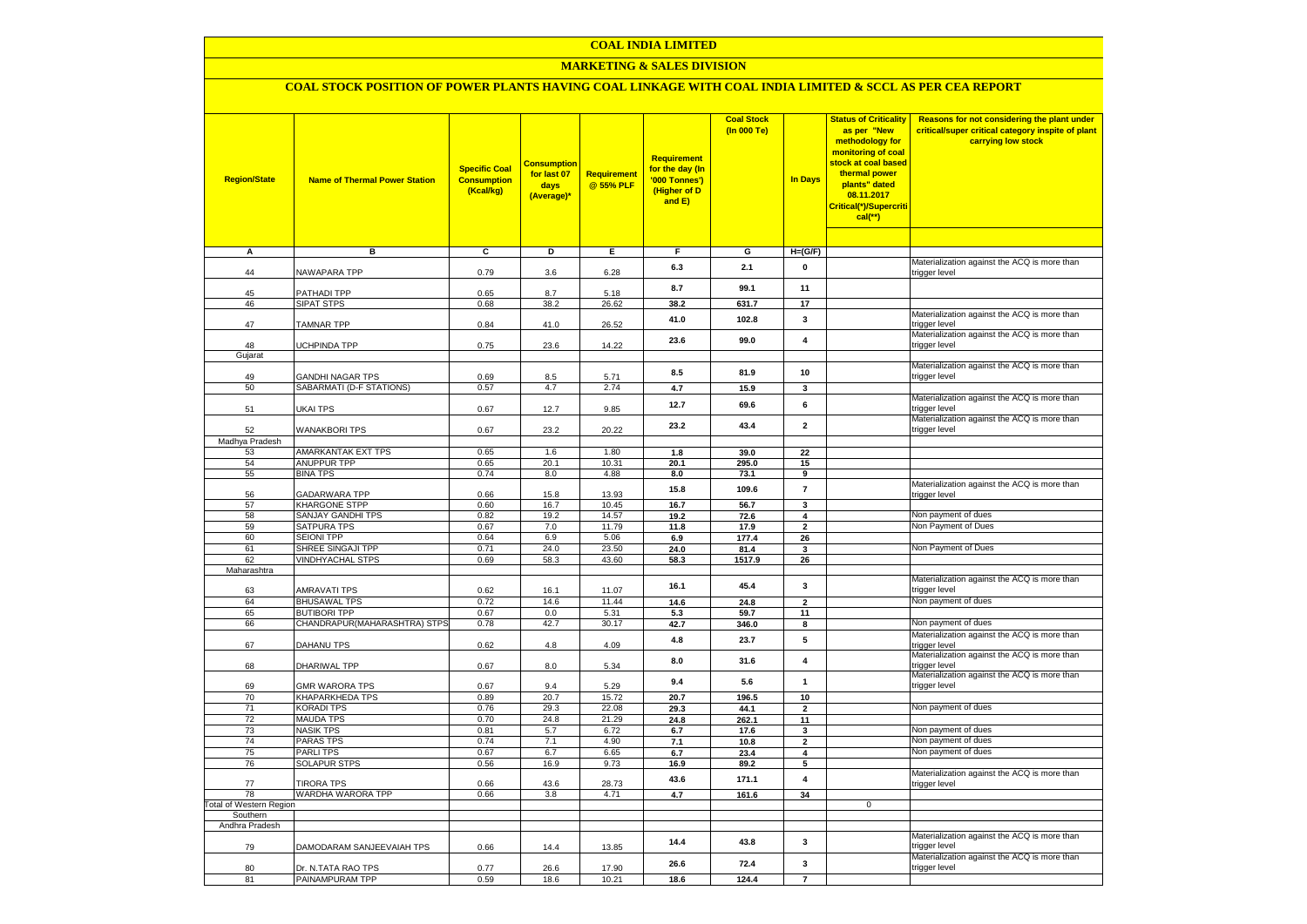### **COAL INDIA LIMITED**

### **MARKETING & SALES DIVISION**

### **COAL STOCK POSITION OF POWER PLANTS HAVING COAL LINKAGE WITH COAL INDIA LIMITED & SCCL AS PER CEA REPORT**

| <b>Region/State</b>             | <b>Name of Thermal Power Station</b>        | <b>Specific Coal</b><br><b>Consumption</b><br>(Kcal/kg) | <b>Consumptior</b><br>for last 07<br>days<br>(Average)* | Requirement<br>@ 55% PLF | <b>Requirement</b><br>for the day (In<br>'000 Tonnes')<br>(Higher of D<br>and E) | <b>Coal Stock</b><br>(In 000 Te) | <b>In Days</b>          | <b>Status of Criticality</b><br>as per "New<br>methodology for<br>monitoring of coal<br>stock at coal based<br>thermal power<br>plants" dated<br>08.11.2017<br>Critical(*)/Supercriti<br>$cal$ (**) | Reasons for not considering the plant under<br>critical/super critical category inspite of plant<br>carrying low stock |
|---------------------------------|---------------------------------------------|---------------------------------------------------------|---------------------------------------------------------|--------------------------|----------------------------------------------------------------------------------|----------------------------------|-------------------------|-----------------------------------------------------------------------------------------------------------------------------------------------------------------------------------------------------|------------------------------------------------------------------------------------------------------------------------|
| Α                               | в                                           | c                                                       | D                                                       | Е.                       | F.                                                                               | G                                | $H=(G/F)$               |                                                                                                                                                                                                     |                                                                                                                        |
|                                 |                                             |                                                         |                                                         |                          |                                                                                  |                                  |                         |                                                                                                                                                                                                     | Materialization against the ACQ is more than                                                                           |
| 82                              | RAYALASEEMA TPS                             | 0.76                                                    | 19.6                                                    | 16.60                    | 19.6                                                                             | 87.4                             | 4                       |                                                                                                                                                                                                     | trigger level                                                                                                          |
| 83                              | <b>SIMHADRI</b>                             | 0.78                                                    | 34.1                                                    | 20.54                    | 34.1                                                                             | 252.9                            | $\overline{7}$          |                                                                                                                                                                                                     |                                                                                                                        |
|                                 |                                             |                                                         |                                                         |                          | 14.2                                                                             | 46.6                             | 3                       |                                                                                                                                                                                                     | Materialization against the ACQ is more than                                                                           |
| 84<br>85                        | <b>SGPL TPP</b><br><b>VIZAG TPP</b>         | 0.53<br>0.67                                            | 14.2<br>0.0                                             | 9.26<br>9.20             | 9.2                                                                              | 44.1                             | 5                       |                                                                                                                                                                                                     | trigger level                                                                                                          |
| Karnataka                       |                                             |                                                         |                                                         |                          |                                                                                  |                                  |                         |                                                                                                                                                                                                     |                                                                                                                        |
|                                 |                                             |                                                         |                                                         |                          |                                                                                  |                                  |                         |                                                                                                                                                                                                     | Materialization against the ACQ is more than                                                                           |
| 86                              | <b>BELLARY TPS</b>                          | 0.63                                                    | 14.4                                                    | 14.23                    | 14.4                                                                             | 46.5                             | 3                       |                                                                                                                                                                                                     | trigger level                                                                                                          |
| 87                              | KUDGI STPP                                  | 0.63                                                    | 27.0                                                    | 19.90                    | 27.0                                                                             | 59.0                             | $\mathbf{2}$            |                                                                                                                                                                                                     | Materialization against the ACQ is more than<br>trigger level                                                          |
| 88                              | RAICHUR TPS                                 | 0.66                                                    | 14.3                                                    | 14.98                    | 15.0                                                                             | 10.3                             | $\mathbf{1}$            |                                                                                                                                                                                                     | Materialization against the ACQ is more than<br>trigger level                                                          |
|                                 |                                             |                                                         |                                                         |                          | 13.6                                                                             | 21.0                             | $\mathbf{2}$            |                                                                                                                                                                                                     | Materialization against the ACQ is more than                                                                           |
| 89                              | YERMARUS TPP                                | 0.62                                                    | 13.6                                                    | 13.09                    |                                                                                  |                                  |                         |                                                                                                                                                                                                     | trigger level                                                                                                          |
| <b>Tamil Nadu</b>               |                                             |                                                         |                                                         |                          |                                                                                  |                                  |                         |                                                                                                                                                                                                     | Materialization against the ACQ is more than                                                                           |
| 90                              | <b>METTUR TPS</b>                           | 0.81                                                    | 6.6                                                     | 8.98                     | 9.0                                                                              | 35.1                             | $\overline{4}$          |                                                                                                                                                                                                     | trigger level                                                                                                          |
|                                 |                                             |                                                         |                                                         |                          |                                                                                  |                                  |                         |                                                                                                                                                                                                     | Materialization against the ACQ is more than                                                                           |
| 91                              | METTUR TPS - II                             | 0.78                                                    | 6.0                                                     | 6.16                     | 6.2                                                                              | 40.9                             | $\overline{7}$          |                                                                                                                                                                                                     | trigger level                                                                                                          |
|                                 |                                             |                                                         |                                                         |                          | 30.0                                                                             | 131.8                            | $\overline{4}$          |                                                                                                                                                                                                     | Materialization against the ACQ is more than                                                                           |
| 92                              | NORTH CHENNAI TPS                           | 0.82                                                    | 30.0                                                    | 19.78                    |                                                                                  |                                  |                         |                                                                                                                                                                                                     | trigger level                                                                                                          |
| 93                              | <b>TUTICORIN TPS</b>                        | 0.96                                                    | 6.2                                                     | 13.31                    | 13.3                                                                             | 8.9                              | $\mathbf{1}$            |                                                                                                                                                                                                     | Materialization against the ACQ is more than<br>trigger level                                                          |
| 94                              | <b>VALLUR TPP</b>                           | 0.72                                                    | 23.1                                                    | 14.26                    | 23.1                                                                             | 156.4                            | $\overline{7}$          |                                                                                                                                                                                                     |                                                                                                                        |
| Telangana                       |                                             |                                                         |                                                         |                          |                                                                                  |                                  |                         |                                                                                                                                                                                                     |                                                                                                                        |
| 95                              | <b>BHADRADRI TPP</b>                        | 0.69                                                    | 11.2                                                    | 9.83                     | 11.2                                                                             | 110.7                            | 10                      |                                                                                                                                                                                                     |                                                                                                                        |
| 96                              | KAKATIYA TPS                                | 0.57                                                    | 14.3                                                    | 8.33                     | 14.3                                                                             | 131.8                            | 9                       |                                                                                                                                                                                                     |                                                                                                                        |
| 97<br>98                        | KOTHAGUDEM TPS (NEW)                        | 0.64                                                    | 13.1                                                    | 8.46                     | 13.1<br>9.6                                                                      | 101.9                            | 8<br>10                 |                                                                                                                                                                                                     |                                                                                                                        |
| 99                              | KOTHAGUDEM TPS (STAGE-7)<br>RAMAGUNDEM STPS | 0.50<br>0.62                                            | 9.6<br>31.1                                             | 5.23<br>21.33            | 31.1                                                                             | 95.0<br>286.2                    | $\overline{9}$          |                                                                                                                                                                                                     |                                                                                                                        |
| 100                             | <b>RAMAGUNDEM-B TPS</b>                     | 0.77                                                    | 0.8                                                     | 0.64                     | 0.8                                                                              | 6.6                              | 8                       |                                                                                                                                                                                                     |                                                                                                                        |
| 101                             | <b>SINGARENI TPP</b>                        | 0.58                                                    | 16.3                                                    | 9.12                     | 16.3                                                                             | 107.1                            | $\overline{7}$          |                                                                                                                                                                                                     |                                                                                                                        |
| <b>Total of Southern Region</b> |                                             |                                                         |                                                         |                          |                                                                                  |                                  |                         | $\mathbf 0$                                                                                                                                                                                         |                                                                                                                        |
| Eastern                         |                                             |                                                         |                                                         |                          |                                                                                  |                                  |                         |                                                                                                                                                                                                     |                                                                                                                        |
| Bihar<br>102                    | <b>BARAUNI TPS</b>                          | 0.63                                                    | 3.8                                                     | 5.90                     | 5.9                                                                              | 141.5                            | 24                      |                                                                                                                                                                                                     |                                                                                                                        |
| 103                             | <b>BARHI</b>                                | 0.67                                                    | 8.9                                                     | 5.84                     | 8.9                                                                              | 142.7                            | 16                      |                                                                                                                                                                                                     |                                                                                                                        |
| 104                             | <b>BARH II</b>                              | 0.67                                                    | 17.8                                                    | 11.67                    | 17.8                                                                             | 285.4                            | 16                      |                                                                                                                                                                                                     |                                                                                                                        |
| 105                             | KAHALGAON TPS                               | 0.80                                                    | 24.5                                                    | 24.62                    | 24.6                                                                             | 151.8                            | 6                       |                                                                                                                                                                                                     | Materialization against the ACQ is more than<br>trigger level                                                          |
| 106                             | MUZAFFARPUR TPS                             | 0.77                                                    | 5.5                                                     | 3.95                     | 5.5                                                                              | 65.2                             | 12                      |                                                                                                                                                                                                     | Materialization against the ACQ is more than<br>trigger level                                                          |
| 107                             | <b>NABINAGAR STPP</b>                       | 0.58                                                    | 18.7                                                    | 10.14                    | 18.7                                                                             | 278.8                            | 15                      |                                                                                                                                                                                                     |                                                                                                                        |
| 108                             | NABINAGAR TPP                               | 0.69                                                    | 14.9                                                    | 9.06                     | 14.9                                                                             | 79.3                             | 5                       |                                                                                                                                                                                                     |                                                                                                                        |
| Jharkhand                       |                                             |                                                         |                                                         |                          |                                                                                  | 208.0                            |                         |                                                                                                                                                                                                     |                                                                                                                        |
| 109<br>110                      | BOKARO TPS `A` EXP<br>CHANDRAPURA(DVC) TPS  | 0.57<br>0.61                                            | 5.8<br>7.4                                              | 3.78<br>4.06             | 5.8<br>7.4                                                                       | 143.0                            | 36<br>19                |                                                                                                                                                                                                     |                                                                                                                        |
| 111                             | <b>JOJOBERA TPS</b>                         | 0.69                                                    | 3.0                                                     | 2.18                     | 3.0                                                                              | 88.0                             | 29                      |                                                                                                                                                                                                     |                                                                                                                        |
| 112                             | <b>KODARMA TPP</b>                          | 0.62                                                    | 13.4                                                    | 8.23                     | 13.4                                                                             | 147.0                            | 11                      |                                                                                                                                                                                                     |                                                                                                                        |
| 113                             | MAHADEV PRASAD STPP                         | 0.70                                                    | 8.2                                                     | 5.01                     | 8.2                                                                              | 24.3                             | $\overline{\mathbf{3}}$ |                                                                                                                                                                                                     | Materialization against the ACQ is more than<br>trigger level                                                          |
| 114                             | <b>MAITHON RB TPP</b>                       | 0.64                                                    | 6.7                                                     | 8.89                     | 8.9                                                                              | 296.3                            | 33                      |                                                                                                                                                                                                     |                                                                                                                        |
| 115                             | TENUGHAT TPS                                | 0.75                                                    | 5.4                                                     | 4.16                     | 5.4                                                                              | 35.8                             | $\overline{7}$          |                                                                                                                                                                                                     | Materialization against the ACQ is more than<br>trigger level                                                          |
| Odisha                          |                                             |                                                         |                                                         |                          |                                                                                  |                                  |                         |                                                                                                                                                                                                     |                                                                                                                        |
| 116<br>117                      | <b>DARLIPALI STPS</b><br><b>DERANG TPP</b>  | 0.71<br>0.70                                            | 27.4<br>17.8                                            | 14.95<br>11.10           | 27.4<br>17.8                                                                     | 399.1<br>1144.4                  | 15<br>64                |                                                                                                                                                                                                     |                                                                                                                        |
| 118                             | <b>IB VALLEY TPS</b>                        | 0.83                                                    | 26.2                                                    | 19.16                    | 26.2                                                                             | 245.3                            | 9                       |                                                                                                                                                                                                     |                                                                                                                        |
|                                 |                                             |                                                         |                                                         |                          | 16.8                                                                             | 103.4                            | 6                       |                                                                                                                                                                                                     | Materialization against the ACQ is more than                                                                           |
| 119                             | <b>KAMALANGA TPS</b>                        | 0.72                                                    | 16.8                                                    | 10.02                    |                                                                                  |                                  |                         |                                                                                                                                                                                                     | trigger level                                                                                                          |